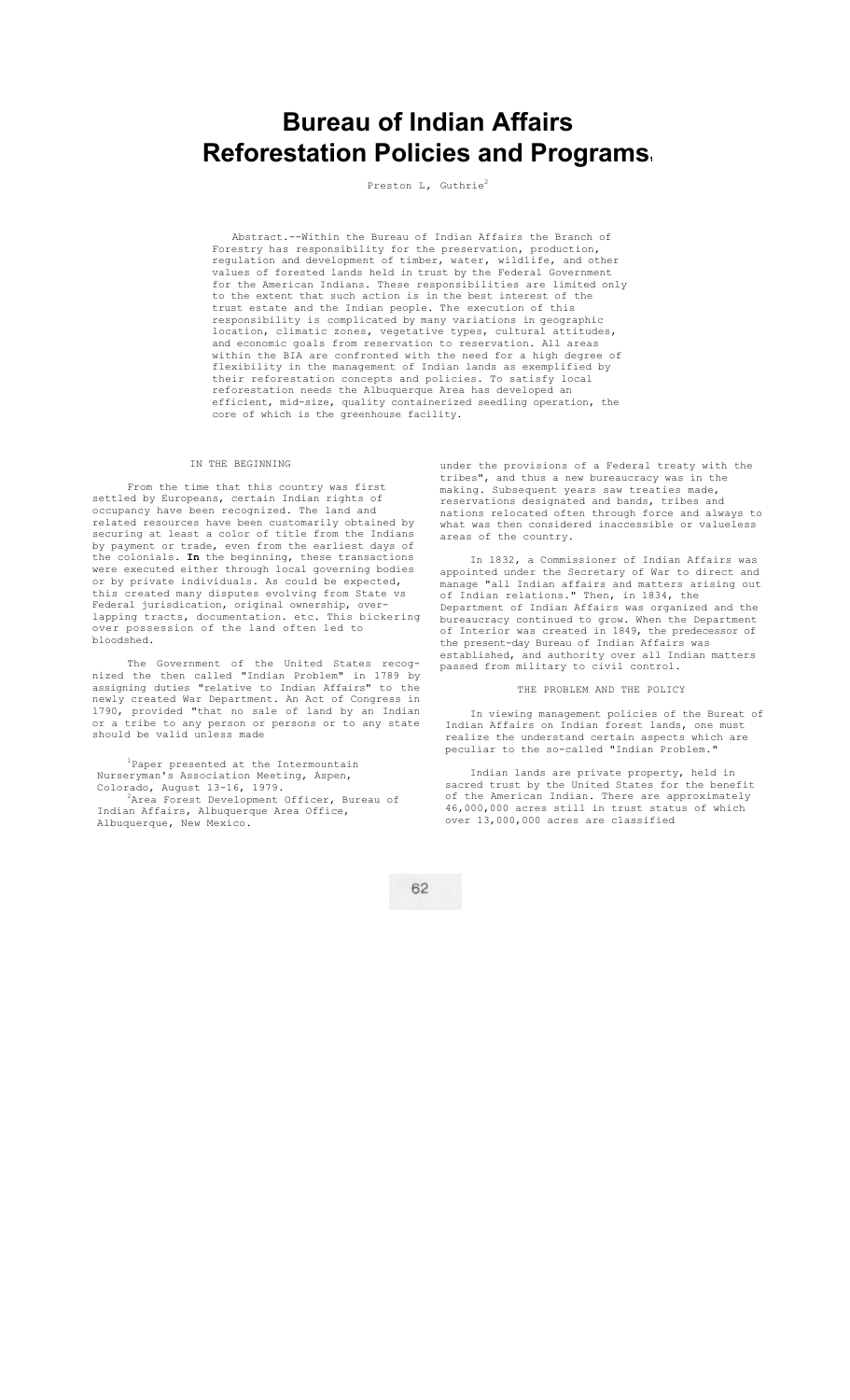as forest land. The Bureau of Indian Affairs for the past 130 years has been responsible for the custody and administration of these lands in accordance with provisions of laws enacted by the Congress and interpreted by the courts. Interpretations of these laws entitle the Indian to enjoy the full benefit to be derived from forests and other natural resources on their lands. Essentially, Indian forests are owned by Indians and managed by the BIA for the benefit of their owners.

Indian forest policies and Indian forest activities cannot be determined and carried on solely from the standpoint of technically correct forest management plans or silvicultural needs. The practice of Forestry on Indian lands inevitably requires consideration of many questions related to the educational, social, and industrial welfare of the owners. This intertwining of other phases of Indian administration with the forestry program, combined with the needs of individual Indian owners, has often necessitated adoption of Indian forest policies widely divergent from theoretically correct forest management practices. This flexibility of policy is not only necessary on a national level but must also be modified locally to fit social and economic conditions on each reservation and occasionally on different parts of the same reservation. In essence, the Bureau of Indian Affairs has carried the concept of "Multiple Use" beyond the five accepted fields of: Timber, Water, Wildlife, Recreation, and Range, to include cultural impacts, social progress, and economic advancement.

The cultural considerations of forest<br>rement policies within the BIA were further management policies within the BIA were further complicated by the allotment acts of the late 1800's and early 1900's. These acts promoted the subdivision of communally owned reservations into thousand of 20 to 160 acre parcels that were then given to individual Indians. The purpose of the allotment, in theory, was to provide a home for the Indian, and encourage economic independence through agriculture and stock-raising thus dissolving the tribal relationship and in turn the "Indian Problem". The best visonaries of Congress could not have foreseen that their good intentioned idealistic dreaming would soon grow into an unmanageable nightmare. Not only were most Indian people unskilled in agriculture with little desire to be tied to a small parcel of alien land but many allotments were heavily timbered, arid, rocky, or in other ways unsuited for agriculture. Many Indians never became independent, preventing abolishment of the government's trust responsibilities. Their heirs continued to multiply compounding ownerships. The United States found that rather than killing the sourcer's troublesome

broom by chopping it into bits, it has created thousands more just as trying.

It has been difficult in the past for the Branch of Forestry to develop and maintain a sound silviculturally oriented program on Indian lands while adhering to established policy and often confusing legislation and court decisions. An example of this situation is found in Senate Document No. 12, 1933, where on the same page seemingly contradictory policy statements are documented. It is stated that the general policy of the Forestry Branch is:

> "To administer all tribal lands that are primarily adpated to the production of timber, in such manner as to secure the highest present economic return for the tribe that is consistent with theoretically correct forestry principles and to preserve these lands so that they shall remain productive and capable of doing their part toward insuring the future welfare of citizens of the United States of which the Indians themselves are a part."

And yet it further states that when evolving and carrying out timber sales, these must be considered in the following order of importance:

- 1. The financial need of the Indian. 2. The potential and actual resources of the Indians and the extent to which it is necessary for them to liquidate their timber capital to provide funds for social, educational, industrial, and general economic betterments.
- 3. The demand for Indian stumpage. 4. The extent to which scientific forestry can be practiced in view of the above."

In the first statement, the BIA Forester is told to use "theoretically correct forestry principles to produce the highest economic return for the tribe." In the second statement he is told that scientific forestry should be a last consideration and in no way limit the potential benefits to the tribe. Another statement in the same publication, addressing a question of sustained yield on allotted lands, reflects the restraints upon Indian forest policy. It states that the "Foresters should not sacrifice the well-established rights of men on the altar of speculative

theory as to the rights of trees." (Steer 1933)

How does this history and politics enter into a discussion on reforestation of Indian lands today? Without a complete understanding of the Indian situation, which has only been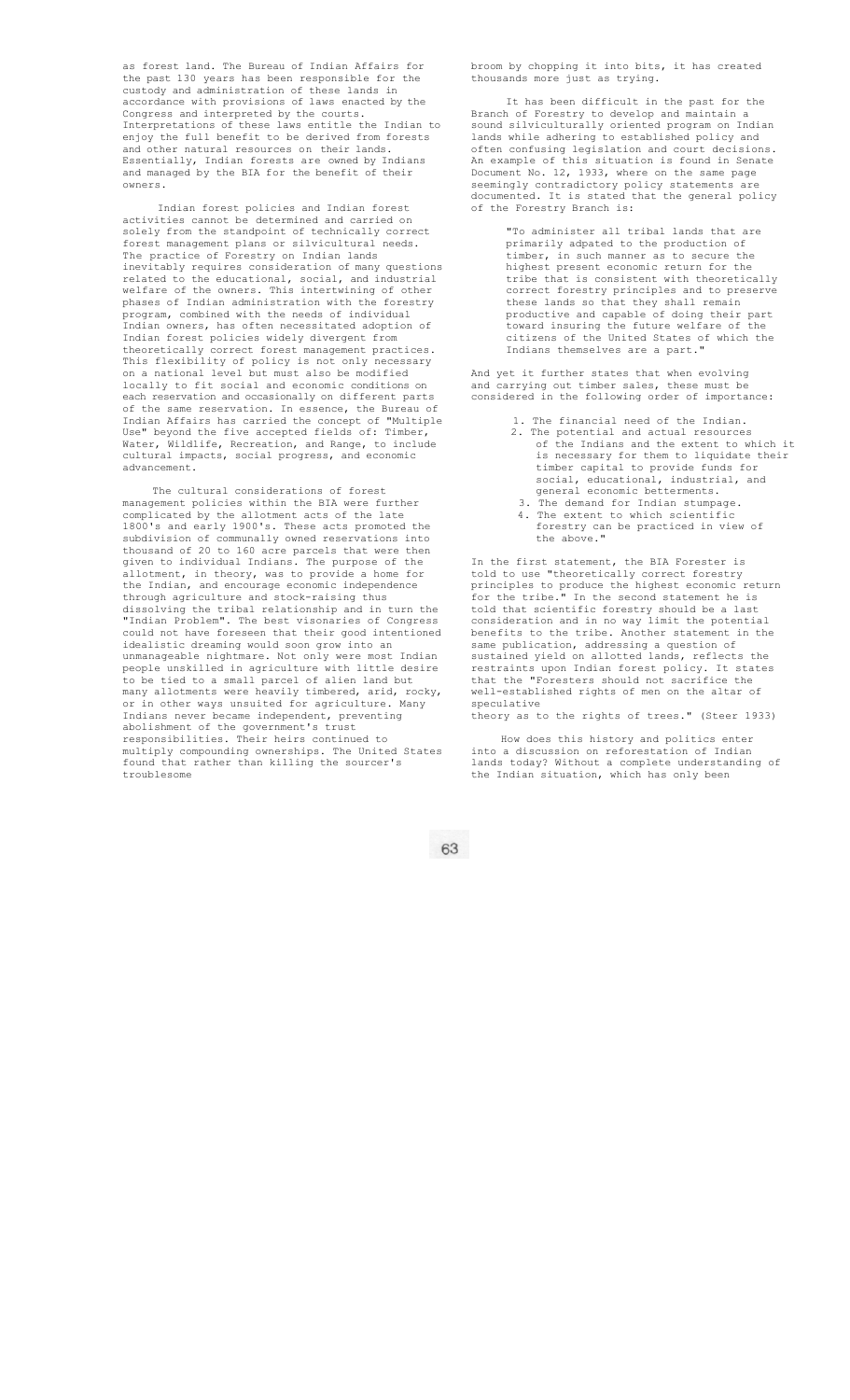superficially addressed here, one cannot attempt to comprehend the diverse scope of management decisions within the BIA forestry program. There are no standard solutions to, what would seem to the professional, simple technical problems in the administration of Indian forests. No past decision sets precedence for future decisions and every decision, even those made by the junior forester in the field, eventually must withstand the test of trust responsibility.

The preceding, is not intended to provide anyone with a complete perspective of the BIA and thus qualify to establish Indian forest policy. It is simply intended to expand one's understanding of the diversity and complexity of Indian forestry throughout the nation.

#### BIA REFORESTATION NATIONALLY

The science of forestry, or at least the most fundamental phases of forestry dealing with the production and management of forest crops is unavoidably a long time proposition. To be successful, reasonable assurances of the stability of land ownership, individual goals and forest policies must be secured. As such assurances have been difficult if not impossible in the management of Indian lands, funding for reforestation, afforestation, timber stand improvement, etc. have not been made available until recently.

Reforestation is not a new concept within the BIA. There is documentation of the need for Indian forest tree nurseries prior to the establishment of the Indian Forest Service (today's Branch of Forestry) in 1910. The first BIA nursery was established on the Menominee Reservation Wisconsin in 1912. (Kinney 1950). This nursery and the majority of other forest improvement efforts on other reservations have been primarily funded through stumpage proceeds from timber sales, as formal budgeting was very difficult to attain. Although many reservations through the years have maintained reforestation programs, with some experiencing good success, they have been limited in scope by the erratic nature of funding.

With the passage of Public Law 94-373 in 1977, reliable funding has been made available, for a ten (10) year period, to eliminate the sizable reforestation backlog that has accumulated on the Indian trust lands. The extent of this backlog is easily seen in Table 1.

To accomplish the goal of reforesting 232,125 acres in ten (10) years will require in excess of 140,000,000 seedlings based upon an average of 600 tree/acre. This assumes a one hundred percent (100%) success thus re

Table 1.--BIA Forest Development Backlog - 1979

| Area Office | Reforestation needs<br>(acres) |
|-------------|--------------------------------|
| Aberdeen    | 12,000                         |
| Albuquerque | 116,268                        |
| Billings    | 10,228                         |
| Eastern     | 3,218                          |
| Juneau      | 697                            |
| Minneapolis | 20,417                         |
| Navajo      | 7,000                          |
| Phoenix     | 11,104                         |
| Portland    | 43,092                         |
| Sacramento  | 8,101                          |
|             | 232,125                        |

<sup>1</sup>The BIA is structured on three primary organizational levels. Some locations require a fourth because of diversity or remote location. A comparison to the USDA Forest Service would be as follows: BIA Central = *FS* Washington; BIA Area = *FS*  regional\* BIA Agency =FS Forest Supervisor; BIA Sub-Agency = *FS* District.

quiring no replanting or interplanting. At first glance, this would appear to be an impossible task especially considering all the BIA reforestation experts nationally up to this time can be counted on one hand and considering that to date, the BIA has only planted 6,840 acres in its best year. Nevertheless, we are committed and will be planting 16,236 acres in 1979, and increasing to more than 24,000 acres annually during the program.

To accomplish this objective, with reasonable success, will require competent personnel with aggressive professional attitudes; cooperation by other BIA service functions including administration; confidence and support by the tribes; and a lot of luck. A need exists for good experience decisions in the field to eliminate potential problems, prepare workable projects and insure quality compliance. In addition, a relationship must be developed between grower and planter to assure that well formed, healthy seedlings are being planted properly along with accountability for seed quality and source. Many different approaches are being utilized to best satisfy these requirements.

The "Phoenix Area" faced with a need of 1,200 acres annually, harsh southwest climate, a reasonably uncomplicated land ownership pattern, and an existing centralized greenhouse operation, determined to go solely with containerized seedlings to meet their goals. They expanded their Fort Apache Reservation greenhouse operation and are currently producing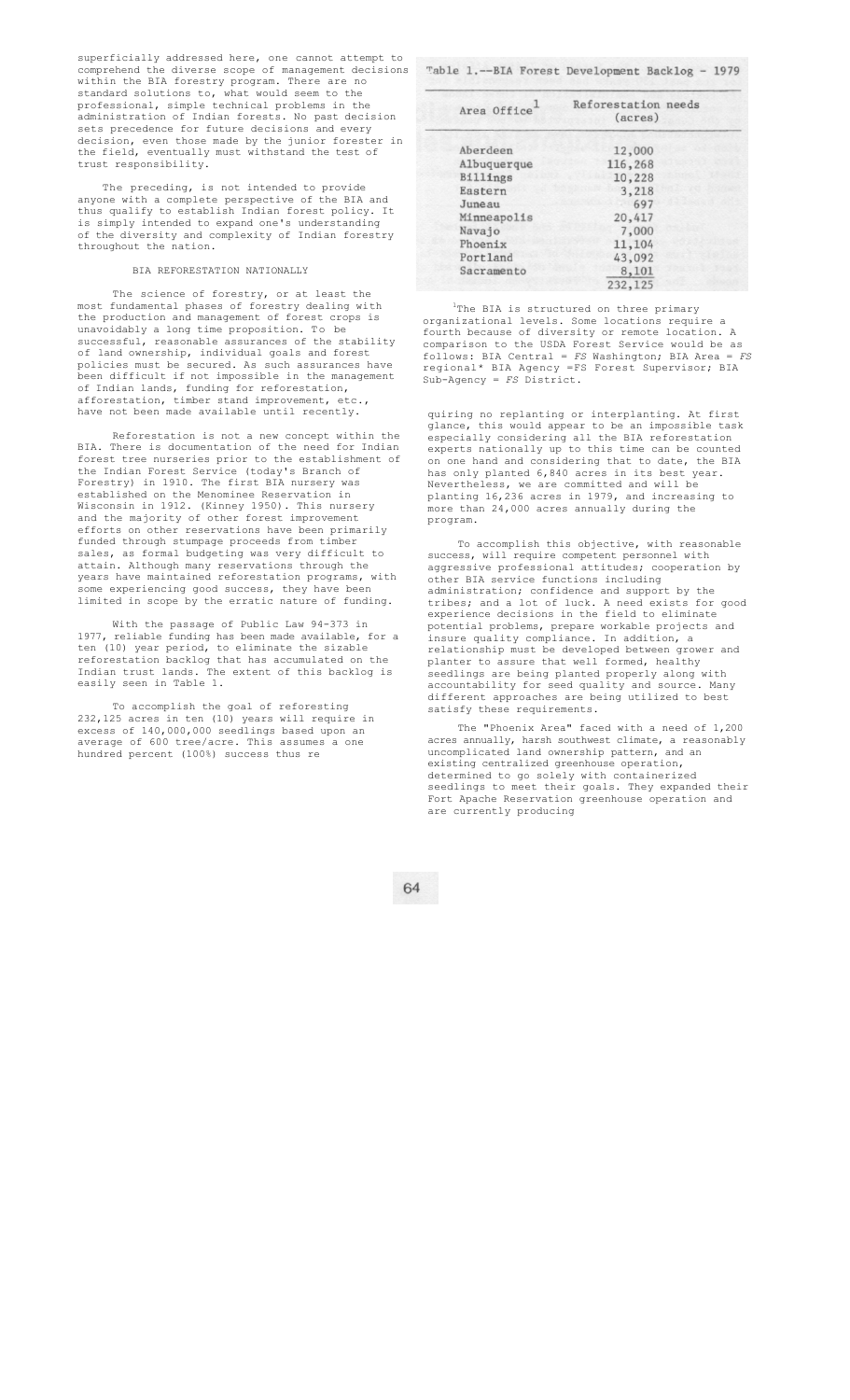750,000 pine and spruce annually. These seedlings are being planted by force account labor creating a totally self-contained, seed to planted tree operation allowing for maximum quality control. This control has resulted in better than ninety percent (90%) survival.

The "Portland Area" on the other hand, has taken a more diverse approach. A need exists to reforest over 4,000 acres annually. This acreage is scattered over a large area of the Northwest with many extremes of climate, topography, soils, and species. Pine, Douglasfir, cedar, larch, hemlock and the true firs are utilized in their reforestation program as well as force account and contract planting labor sources. Planting stock is obtained from federal, state, and private nurseries in addition to tribally owned greenhouses at Neah Bay and Nespelem, Washington.

The Neah Bay greenhouse on the Makah Reservation is in its first year of operation growing spruce, cedar, and hemlock on a onecycle per year schedule. These seedlings are being purchased by the BIA and planted under a P.L. 93- 638 (Indian Self-Determination) tribal contract. It is the intent of this Indian enterprise to eventually supply timber operators on the reservation with stock to reforest clear-cut logging areas and to sell on the open market. This is not a government facility, but is privately owned by the Makah Tribe and therefore in a profitmaking position.

The Nespelem containerized operation is tribally owned by the Colville Tribe in eastern Washington. The present facility has been in operation for three (3) years. It consists of three (3) quonset type double-layer poly houses with plans<br>for expansion to five (5) houses by next year Thou for expansion to five (5) houses by next year. They are capable of producing 450,000 Ray Leech cell, pine, larch, or Douglasfir seedlings. The facility currently supplies the needs of the BIA-Colville Agency and has contracted growing with the U.S. Forest Service, BIA-Umitilla Agency and Flathead Agency. The operation is currently financed through administrative fees deducted from the proceeds of timber sales in addition to contract revenues.

Bare-root seedlings used in the Portland Area is generally 2-0 stock grown under contract using locally collected or certified seed. Because of the variety of sites and planting stock, survival statistics vary from fifty percent (50%) to eighty percent (80%) based on reservation averages and in localized area have exceeded ninety-eight percent (98%).

The "Billings Area" is dependent upon the greenhouse facility on the Flathead Reservation to supply 800,000 containerized seedlings annually. This satisfied their total planting needs

for all reservations in the Area, plus producing an excess for sale on the open market.

This operation is a unique cooperative cost sharing arrangement between the Tribe and the BIA allowing considerable flexibility in what would be stringent government regulations in procurement and labor. The Area utilizes all northern rocky mountain coniferous species which are grown six (6) months in the greenhouse producing a 2-0 quality seeding. Satisfactory survival results have been experienced.

Reforestation operations in other Areas are just as diverse and individualistic as those described above. From red pine in the Minneapolis Area and bare-root slash pine in the Eastern Area to aerial seeding in the Sacramento Area, all policies and procedures must be justified and tailored to satisfy .<br>local needs

fact is obvious in the total BIA forestation concept. The project is doomed to failure without competent, experienced personnel trained not only in technical procedures but in cultural differences, and who have an ability to mold the two into a successful program. The reforestation forester within the BIA is not born with a talent nor is he trained in school, he matures into a specialist. As for any specialist, his services are expensive. If we are willing to invest millions of dollars in reforestation, then we should pay the price that can produce a return on our investment. Too often this is not the case. Too many crops are damaged because of simple mistakes or oversites. Too many trees are lost in storage or transit because of inadequate care. Too many plantations are failures because of improper supervision or inspection. Too many trees are destroyed at the end of a planting season because of short sighted decisions by unqualified management, supervisory and field personnel. There are many explanations for these and other losses. The true reforestation specialist will not accept mere explanations without finding a course of action to prevent future losses.

#### AN INDEPTH VIEW

The Albuquerque Area is responsible to the Central Office for implementing, coordinating, directing, and controlling the total BIA program within its jurisdiction boundaries. These boundaries include twenty-four (24) Indian reservations in New Mexico, Colorado, and Utah with a combined total of 4,165,345 acres. Of this, 1,945,024 acres are classified as forested. A study in 1978 concluded that more than 116,000 acres within the commercial forest lands of the Albuquerque Area are either totally denuded or less than ten percent (10%) stocked. It is the intent of the Albuquerque Area Forest Development program to totally eliminate this backlog by 1989.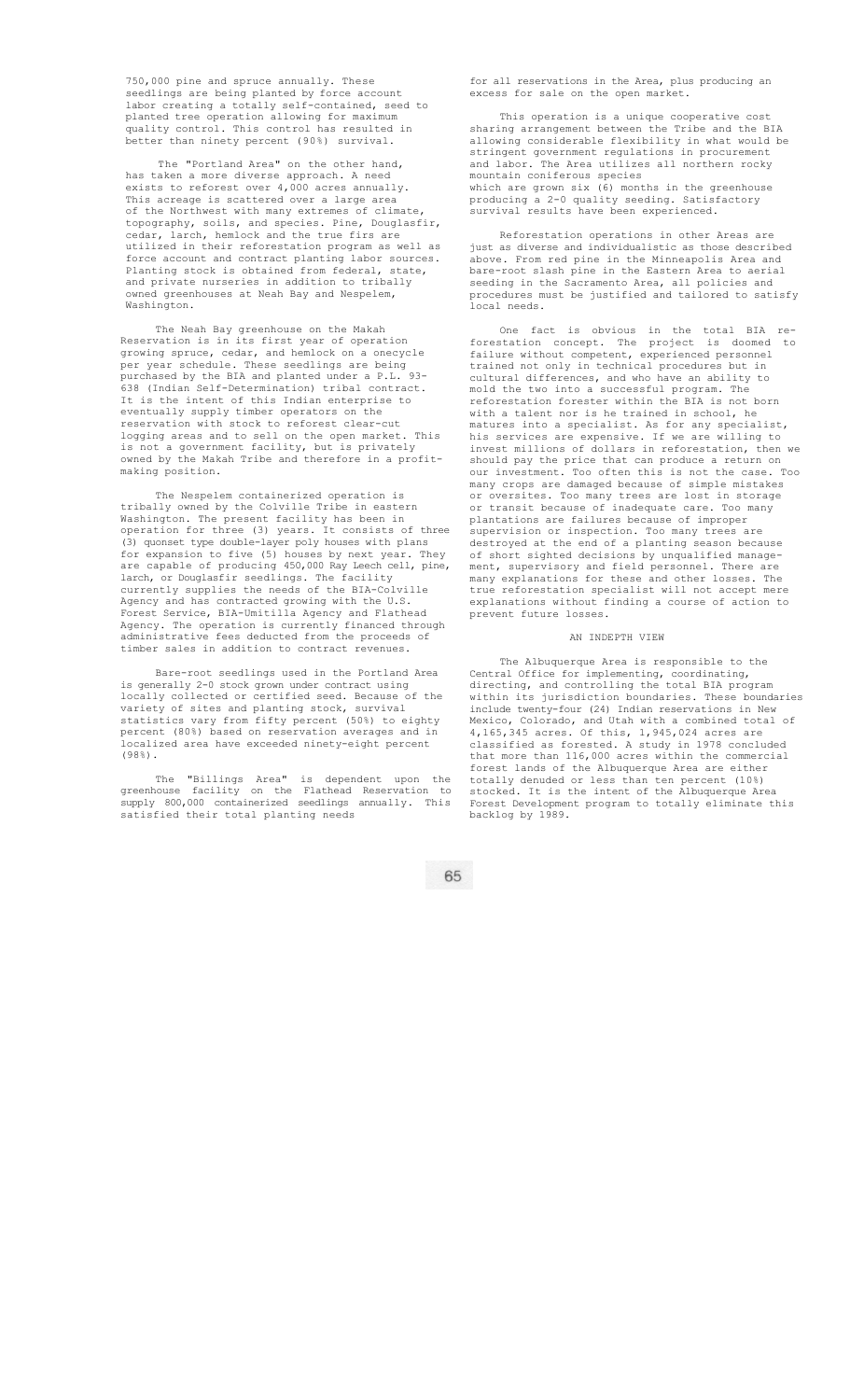There has never been a reforestation project in the BIA to equal this effort.

Prior to 1976, there has been no concerted effort to plant tree seedlings within the Albuquerque Area aside from some futile attempts to utilize surplus Forest Service stock or exotic species on a trial basis. There is no evidence of these plantations today. In 1976, the first major outplanting of bare-root stock within the Albuquerque Area was attempted on the Mescalero Reservation following all the Forest Service recommended procedures. It was by the book: local seed source, spring planting season, 2-0 bare-root stock specifications, site prep, planting quality, handling, etc. Within three (3) months, it was apparent the planting was a failure with less than twenty-five percent (25%) survival. Another attempt was immediately made utilizing the summer rains in July and August. By the next spring, less than five percent (5%) survival was noted. It was obvious that something was wrong. Inquiries of the Forest Service revealed that the average survival in the Southwest was only twenty-five percent  $(25\%)$ . figure was derived only after inclusion of eighty percent (80%) or better survival data on excellent sites in Arizona which were far superior to the shallow soils and harsh climate found at Mescalero. We had to ask ourselves, could the "book" be wrong? Does anyone really know how to reforest the Southwest? Are two plantings enough to draw any valuable conclusions? Whatever the answer, it was becoming obvious to the tribe that neither the BIA or the Forest Service knew what they were doing. The tribe had no intention of planting the same area seven times to establish an adequately stocked stand as is reported to be common on some sites.

At the same time as the summer bare-root planting in 1976, we acquired a few thousand containerized seedlings from a new greenhouse operation on the Fort Apache Reservation in Arizona. A test plot was established within the bare-root area to compare results of the two types of stock. The plot was located on a south aspect which ran from deep soils with heavily sodded grass in the bottom up a forty percent (40%) slope through exposed broken surface rock. Planting was accomplished with difficulty using post hole bars. Within two (2) months, twenty-five percent (25%) of the seedlings in the plot had been trampled by cattle and seventyfive percent (75%) had been browsed by deer. The future looked dismal. However, by the next spring, better than seventy percent (70%) of the seedlings had survived and were growing. What was it that allowed these seedlings to survive while at the same time the bare-root had failed? We noted that the sites were the same, the site preparation was the same, the planting season was the same, and the

planting quality for bare-root was better. The only difference was the tree itself. We know that the containerized seedlings' roots had much more mass than the bare-root seedlings and were undamaged and growing when planted while the bare-root seedlings were lifted early and held in a dormant state. We theorized that the roots of bare-root seedlings were damaged in lifting and unable to respond immediately when planted. We also theorized that survival on this site required the roots to grow faster than the loss of soil moisture which occurs twice each year in the southwest during the spring and fall dry periods. We observed that rodents ignored the containerized seedlings while bare-root seedlings were immediately devoured even prior to compliance inspections. Also noted was an apparent contradiction to the accepted theories of site preparation. Seedlings planted under existing oak brush with no effort to prepare the site not only resulted in higher survival rates than seedlings planted in the standard eighteen (18) inch scalp but exhibited superior growth. It was obvious that the existing oak brush protected the seedling from animal<br>damage. Could it be that utilizing existing Could it be that utilizing existing vegetation rather than destroying it in site preparation provided an advantageous micro-site? Was this micro-site reducing soil temperatures and providing increased soil fertility with longer soil moisture retention than did the denuded site?

To confirm our ideas, we requested 100,000 containerized seedlings for planting the next year. Fort Apache could not provide such quantities because of local needs, and other competent growers<br>could not be located at the time. We were left no could not be located at the time. We were alternative but to produce our own stock. In the Spring of 1977, greenhouse construction began and with it the Albuquerque Area took a new direction in reforestation. Today, the Albuquerque Area depends solely on containerized planting stock in its reforestation program. We are convinced that one factor necessary for satisfactory reforestation iri the southwest is quality planting stock.

We learned early that conventional flower and vegetable oriented greenhouse systems cannot grow quality tree seedlings. By following Dr. Richard Tinus' recommendations, and observing success and failure in the containerized industry, we designed an efficient, mid-sized greenhouse system specifically for the purpose of growing tree seedlings. After constructing ten (10) houses through four (4) generations of design modifications, we are satisfied that our system is the best to be found in the United States for the type of production we anticipate.

The Albuquerque Area program required five (5) separate facility locations scattered throughout New Mexico and Southern Colorado. Fourteen (14) houses in total are necessary to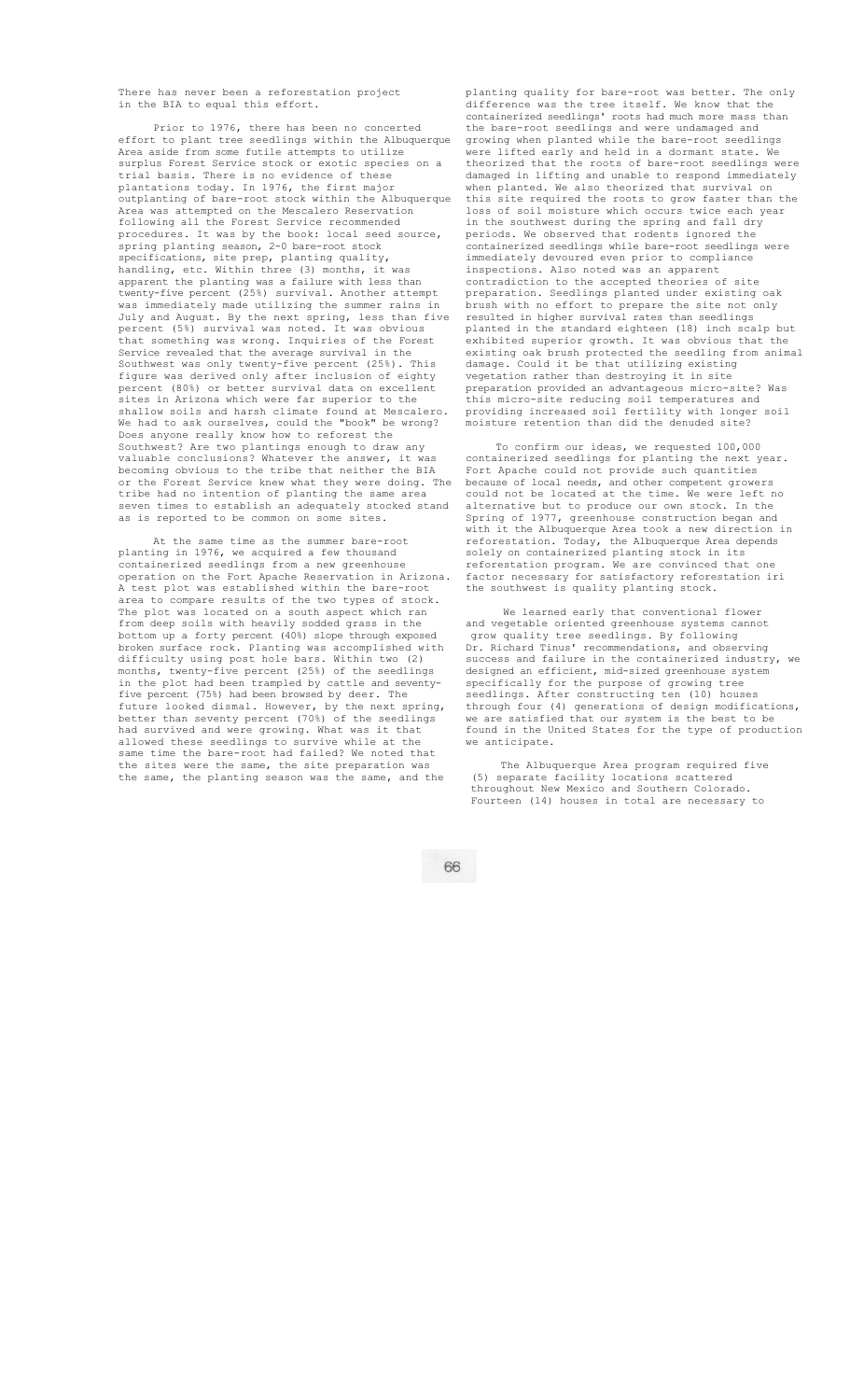supply program goals. The most economical production facility consists of four (4) houses totaling 11,500 square feet of growing space. Such multi-house facilities are located at Mescalero and Dulce, New Mexico, and Ignacio, Colorado. Two (2) single house facilities are located at Zuni, New Mexico, and Albuquerque, New Mexico. The Albuquerque unit is in combination with the Area seed extractory and storage facility.

A single house facility consists of a "Nexus" two-inch (2") square tubular steel, ninety feet (90') by thirty feet (30') quonset type covered by two layers of Monsanto 602 six (6) mil. polyethylene film. The standard structure is modified with bench high sidewalls by oversizing the supplied ground posts. This allows full utilization of the total available floor space that would otherwise be lost to the curvature of the quonset<br>design. The double layer poly structure was especially design. The double layer poly structure was especially attractive because of its insulating qualities in view of limited fuel allocations to BIA facilities and also because of the low initial investment required. A thirty foot (30') by fifteen foot (15') headhouse of standard frame construction is attached at one end of the quonset to house heating and cooling equipment. Attached to, and resembling an extension of, the headhouse perpendicular to greenhouse is a thirty foot (30') by fifteen foot (15') office/work area. This area contains electrical controls, water injection system and restroom facilities. A 15KW standby generator is housed outside and is wired to the environmental control functions. These generators have proven themselves many times at our remote locations.

In addition to the main structure, an adjacent twenty-eight foot (28') by thirtytwo foot (32') metal warehouse building is located for easy access and storage of potting soil, containers, etc., and is used as a welding shop and container filling shed. The greenhouse is aligned in a north-south direction with the headhouse at the north end to eliminate any shadow effects. At the south end of the structure is a lath house that is twice the size of the greenhouse in order to accomodate two crops simultaneously. The lath house is constructed of 6" x 6" posts at fifteen foot (15') centers with 2" x 8" stringers and 2" x 6" joists. The joists are topped with 1" x 4"s aligned north to south to provide uniform fifty percent (50%) shade throughout the day. Walls of corregated fiberglass panels are necessary around the lath house to prevent winter-wind desiccation.

The greenhouse is equipped with three (3) forty-eight inch (48") two-speed exhaust fans at the south end and four (4) forty-eight inch

(48") motorized shutters opening to an exterior six foot (6') by thirty foot (30') aspen pad wall for cooling. It is also equipped with four (4) floor mounted gas fire heaters teamed with two (2) twentyfour inch (24") floor mounted fan jet heat accessories for heating and circulation. The fan jets force air through a twenty-four inch (24") perforated convection tube on the floor under elevated growing benches for maximum heat efficiency and air circulation thus enhancing temperature and disease  $control. A CO<sub>2</sub> generator is mounted in the headhouse$ to enrich the inhouse atmosphere with carbon dioxide during nonventilating daylight hours.

The environmental conditions are monitored at seedling level in the center of the house in a sensing station protected from the sun and related heat build-up. The station contains a single thermistor and humidistate that are wired to the main control panel in the office area. It also contains a hygrotnermagraph for continuous recording of temperature and humidity fluctuations. The primary control panel is an Acme Team II controller that has been adapted to satisfy our needs which include separate daynight temperature control and low humidity control. High humidity does not seem to present a problem in the southwest. In addition, it allows us four (4) stages of cooling and two (2) stages of heating which provides efficient energy use. This system also allows us to maintain a temperature range of  $+5^0$  F of optimum. Normal dry periods show only a  $2^{\overline{0}}$  deviation in temperature at .<br>the recording station. Hardening off problems have been encountered and have required the addition of an override sensor in the headhouse to prevent frosting trees when super-cold air is drawn into the house for cooling. The humidity is easily maintained at fifty percent (50%) by water applied to the aspen pad. Lower or higher humidities require excessive equipment use and energy consumption in order to stabilize within an acceptable range.

The C02 generator is controlled by a separate twenty-four (24) hour timer but is wired into the main panel to correlate its operation with the cooling function. This prevents the unit from venting C02 from the house during the cooling process. Supplemental lighting is provided by 84- 300 watt flood lamps mounted down the center of the house. They are controlled by a seven-lobe cam timer that actuates a bank of twelve (12) bulbs every ninety (90) seconds for an on period of thirty-five (35) seconds. Limiting the on period to thirty-five (35) seconds prevents excessive heating that breaks the bulbs by condensation drip, thus allowing the use of relatively inexpensive thinglass bulbs.

The water system, the most critical factor in producing a uniform crop, is a traveling boom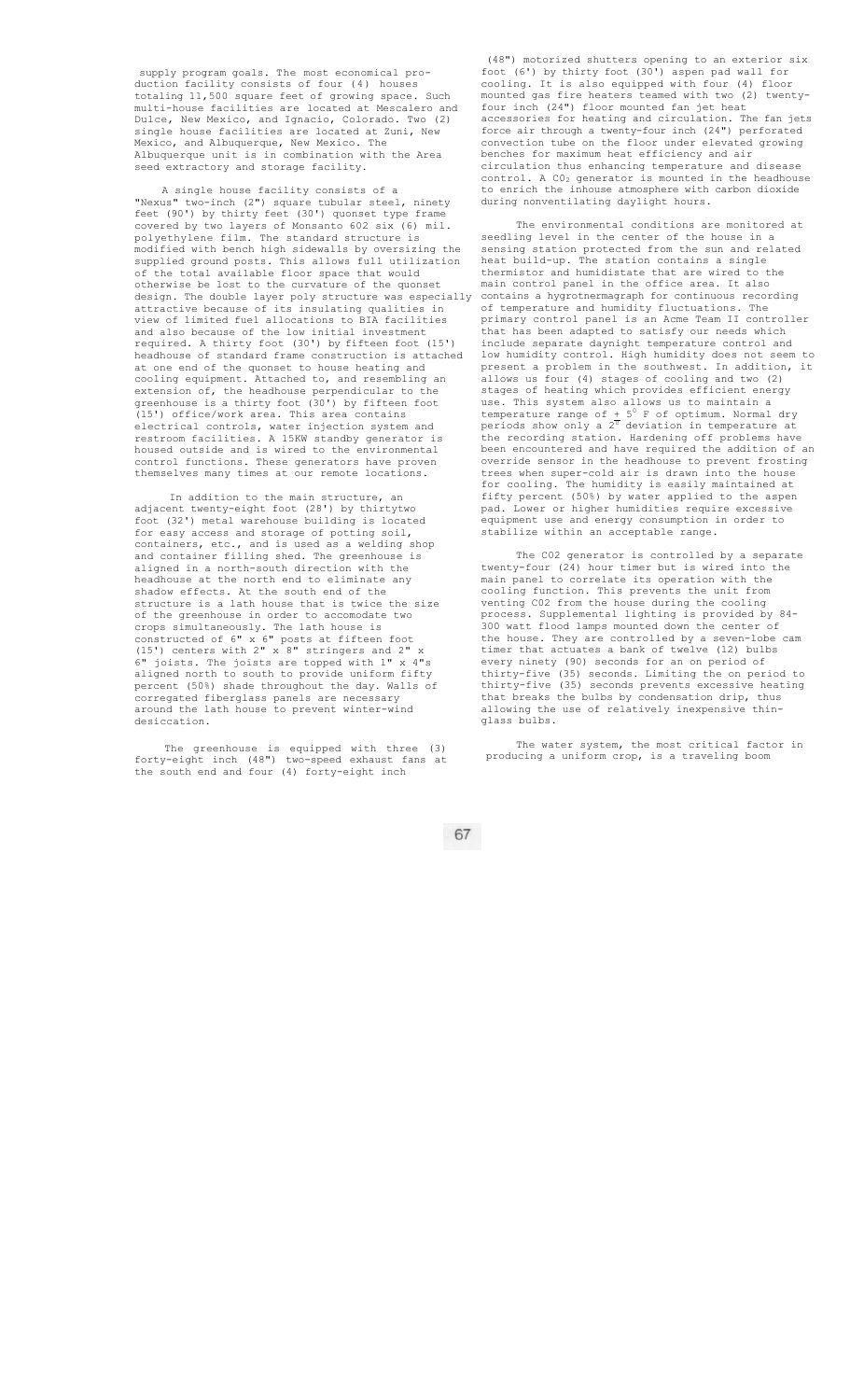suspended in barn door trolley track mounted overhead and powered by a stationary gear motor. It is chain driven and directionally controlled by cat whisker limit switches attached at each end of the trolley track. The unit makes a pass every twelve (12) minutes and delivers approximately 3/16 inches of water per pass through industrial full cone pattern nozzels. The nozzels, mounted twenty-four inches (24") above the containers in a one inch (1") PVC manifold, are supplied by a three-quarter inch (3/4") vinyl hose. The system provides uniform water distribution within a twenty percent (20%) variation, with exception to the extreme outside edges where distribution is effected by the quonset design. Fertilizers, pesticides and phosphoric acid to control pH are injected into the water supply by a double diaphragm Anderson Ratio Feeder located in the office area. This unit is not only capable of treating water to the greenhouse but can also treat water in the lath house where a stationary water system is installed. The lath house water system consists of rotating industrial roof sprinklers at 12 foot spacings that provide very uniform distribution and excellent water droplet size. The system is versatile in that it allows watering of one-half  $(1/2)$ , two-thirds  $(2/3)$ , or all the lath house area. Trays of seedlings placed in the lath house must be elevated above the ground to allow continued air pruning of roots.

The Albuquerque Area is committed to using the Spencer-Lemaire book type container in our total reforestation program. The decision to do so was not difficult after establishing our goal to plant the highest quality seedling that can be produced. There are other containers that have equivalent root volumes, containers that control root configuration, and almost all allow air pruning of the roots. However, the book type container is the only one that allows the seedlings to be planted with respect, undamaged. The Spencer-Lemaire containers are bulky, fragile and expensive to the grower in seeding, thinning, culling, and

|                       | Spencer-<br>Lemaire*<br>$(10.5 \text{ inch}^3)$ | Spencer-<br>Lemaire**<br>$(21.5 \text{ inch}^3)$ |
|-----------------------|-------------------------------------------------|--------------------------------------------------|
| Supplies:             |                                                 |                                                  |
| Container with        | \$0.0259                                        | \$0.0384                                         |
| tray                  |                                                 |                                                  |
| Potting soil          | .0130                                           | .0341                                            |
| Perlite               | .0011                                           | .0015                                            |
| Acid                  | .0004                                           | .0006                                            |
| Fertilizer            | .0005                                           | .0006                                            |
| Other                 | .0004                                           | .0002                                            |
| Total                 | \$0.0413                                        | \$0.0754                                         |
| Lahor:                |                                                 |                                                  |
| Container<br>assembly | \$0.0063                                        | \$0.0083                                         |
| Filling               |                                                 | .0143                                            |
| Seeding and           | .0210                                           | .0079                                            |
| loading               |                                                 |                                                  |
| Thinning              | .0127                                           | .0110                                            |
| Growing               | .0210                                           | .1144                                            |
| Unloading             | .0014                                           | .0029                                            |
| Total                 | \$0.0624                                        | \$0.1588                                         |
| Utilities:            |                                                 |                                                  |
| Gas                   | \$0.0056                                        | \$0.0095                                         |
| Electricity           | .0032                                           | .0039                                            |
| Water                 | N/C                                             | .0006                                            |
| Total                 | \$0.0088                                        | \$0.0140                                         |
|                       | 0.1125/                                         | 0.2482/                                          |
|                       | tree                                            | tree                                             |

68

\*Projected for four (4) house facility from Spring 1979 costs at a two (2) house facility. \*\*Actual Spring 1979 costs at a one (1)

house facility.